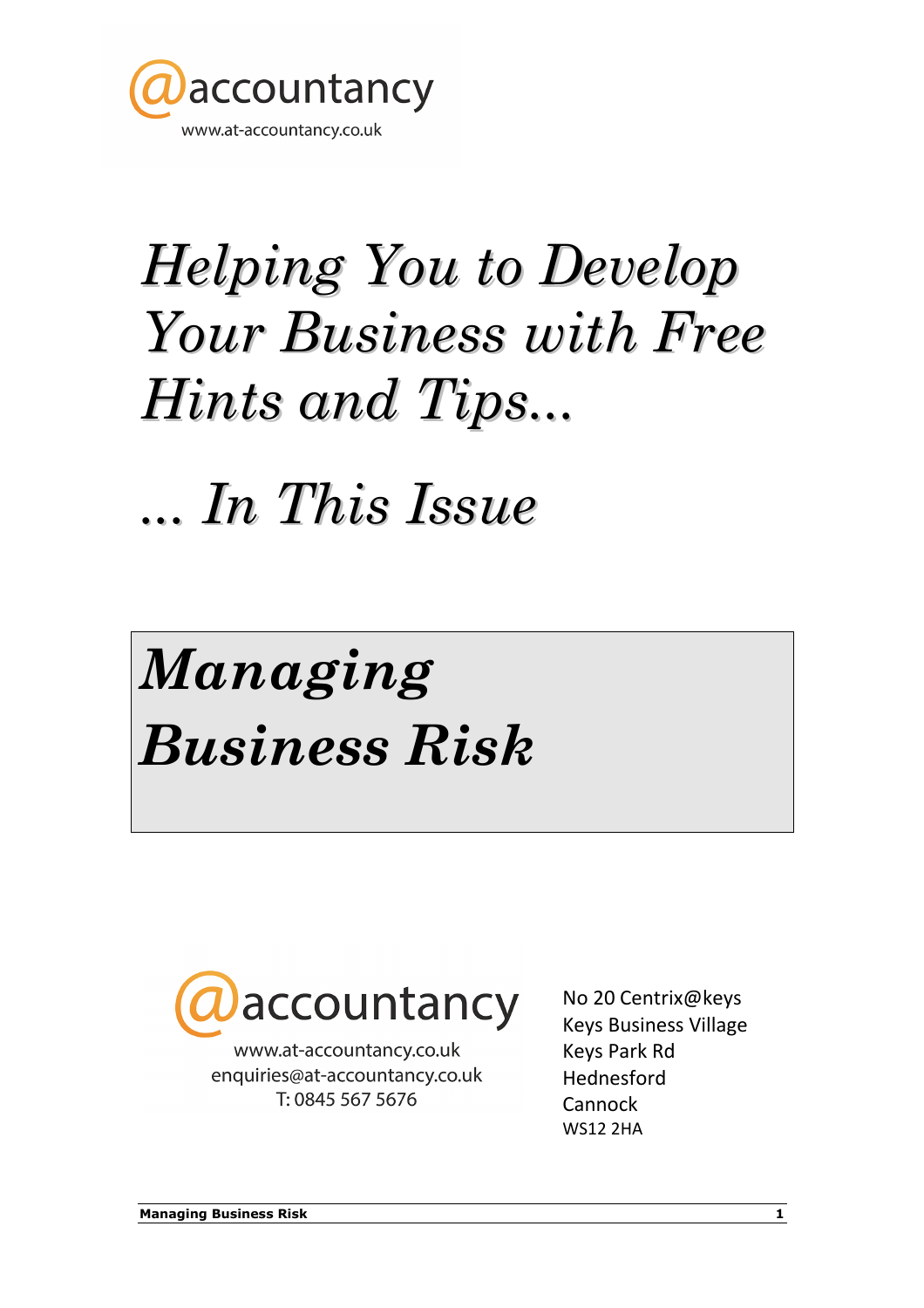## Managing Business Risk

 $\Rightarrow$  Avoiding problems and maximising profitability

### **Overview**

The acceptance of risk has always been an integral part of business activity. Crucially, value is created in a domain of scarcity, and one of the main factors delivering scarcity is risk. There is a close relationship between the level of risk taken and the likely reward, with the greater risk requiring the higher return.

The acceptance of risk is therefore an integral part of business, as is the principle that the higher the risk the higher the rate of return needs to be. The willingness to take risks of both a personal and financial nature is one of the defining characteristics of the entrepreneurial decision-maker. Interestingly, a 1999 study commissioned by PricewaterhouseCoopers concluded that while in continental Europe strategies tend to be oriented towards avoiding and hedging risk, Anglo-American companies view risk as an opportunity, consciously accepting the responsibility of risk management as necessary to achieving their goals. Successful leaders and organisations understand this, taking steps to ensure that the risks resulting from their decisions are measured ones, with the likely consequences well understood. Avoidable risks are identified and eliminated while others are reduced.

Accepting that risks exist provides a starting point for the other actions that are needed – and foremost among these is the need to create the right climate for risk management. People need to understand why control systems are needed, and this requires communication and leadership so that standards and expectations are set and clearly understood.

### Benefits of managing risk

Managing risk requires an awareness of what the dangers are and recognition of the signals that potential problems are becoming reality.

Successful business leaders take a holistic view of risk, going beyond the direct financial perspective and actively embracing and managing risk.

- Greater flexibility, preparedness and continuity in the event of potentially dislocating events.
- Increased efficiency, awareness and control in all operations.
- Greater likelihood of success, as risks are better understood, monitored and managed.
- Less personal stress on individuals and teams, resulting from a feeling of openness, mutual support and security.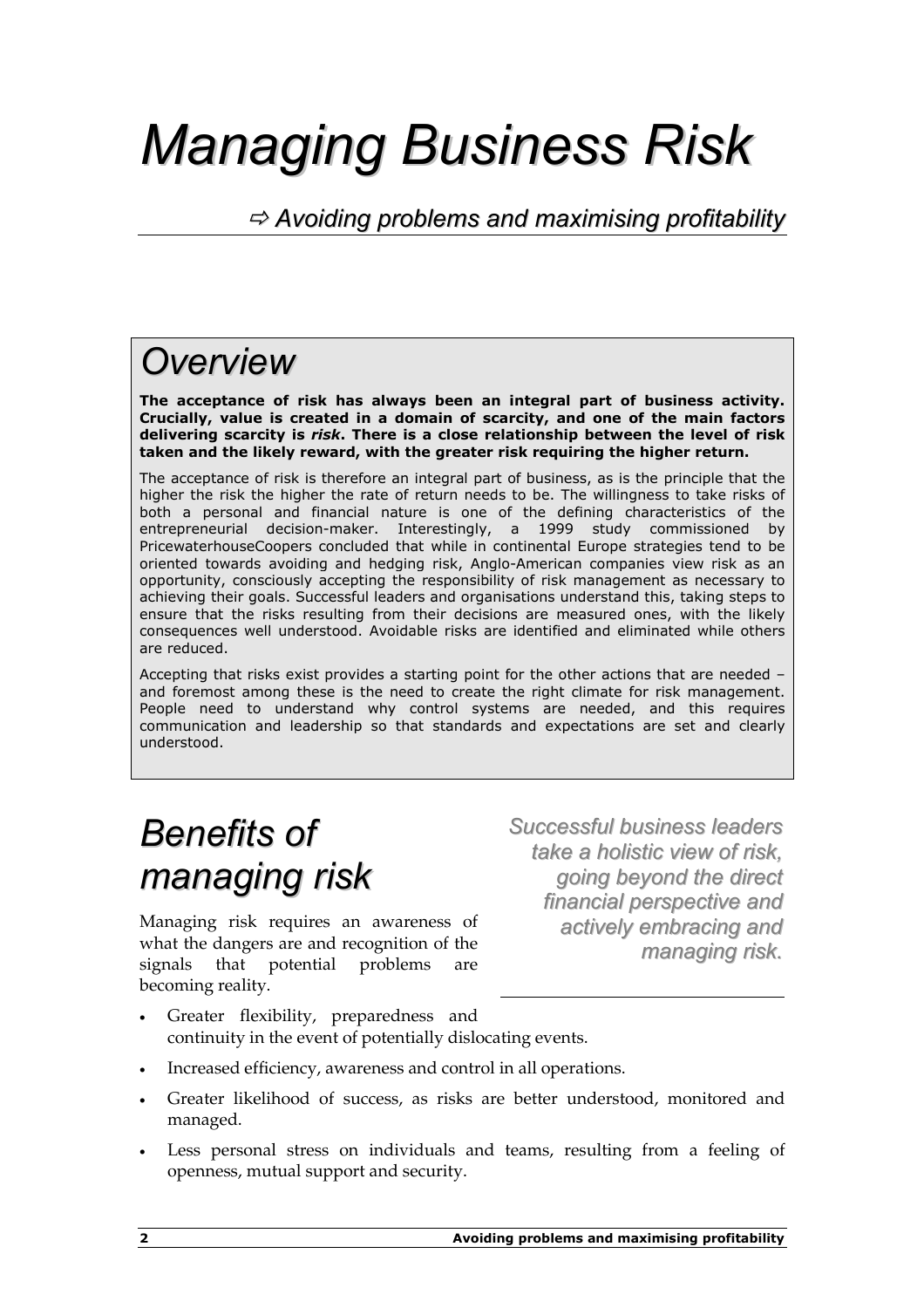• Less complacency, more entrepreneurialism and a driving desire to compete and succeed.

### Action checklist: managing risk

Reducing the risk inherent in business decisions is rarely a linear process. Instead, it is best achieved by applying principles and techniques appropriate to the specific situation and risk.

### Consider the amount of risk that is acceptable

An early step when managing risk is to determine the appetite and risk-bearing capacity of the organisation. In other words, articulate the nature and extent of the risks that are acceptable. This must be done in the context of the environment in which the business operates, assessing the likelihood of risks becoming reality and the effect that these would have. Only when this is understood can appropriate measures be taken to minimise the incidence and impact of risk.

### Identify and prioritise risks

It is sensible to be aware of and take into account the human dimension. People behave differently and inconsistently when making decisions involving risk. They may be exuberant or diffident, overconfident or overly concerned. Or, they may simply overlook the issue of risk.

One important priority is to identify significant risks within and outside the organisation, and allow these to inform decisions. In that way, unnecessary surprises are more likely to be avoided. Examples of significant risks might be the loss of a major customer, the failure of a key supplier or the appearance of a significant competitor.

### Understand the catalysts that cause risks to be realised

Once risks are identified they can be prioritised according to their potential impact, as well as the likelihood of them occurring. This helps highlight not only where things might go wrong and what their impact would be, but how, why and where these catalysts might be triggered. There are many potential risk catalysts, five of the most significant types include:

Technology. New hardware, software or system configuration can trigger risks, as well as new demands placed on existing information systems and technology. When in 2003 London's first directly elected Mayor implemented a policy of congestion charging for traffic using the centre of the city, the greatest threat to the success of the scheme, and his tenure as Mayor, was posed by the use of new technology. Fortunately for London and the Mayor the technology worked, and the scheme was generally seen as a success.

Organisational change. Risks are triggered by issues such as new management structures or reporting lines, new strategies and commercial agreements (including mergers, agency or distribution agreements).

Processes. New products, markets and acquisitions all cause process change and this, in turn, can trigger risks to occur.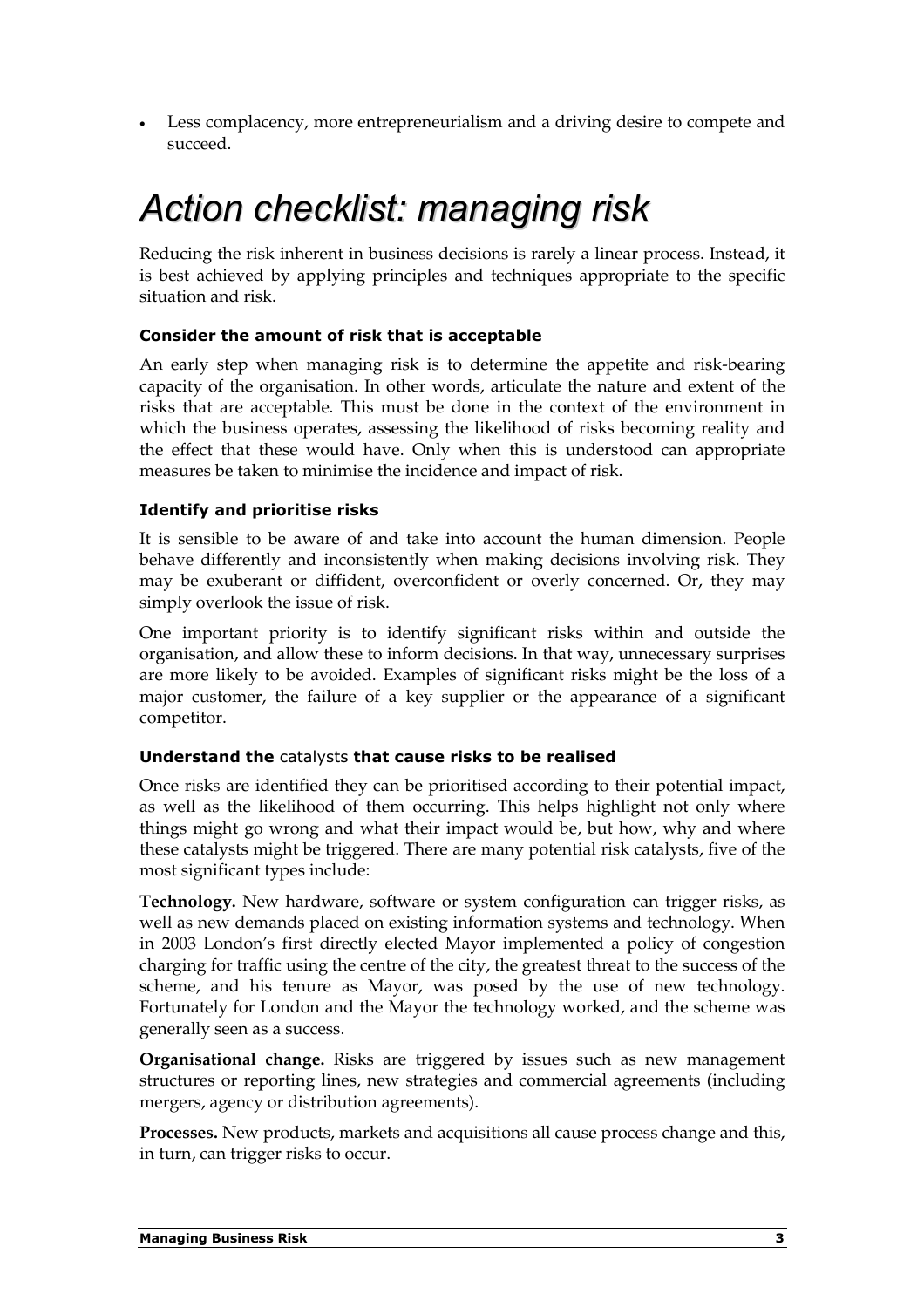People. New personnel, a loss of key people, poor succession planning or poor people management can all lead to dislocation. However, the main cause of dislocation within this category is behaviour: everything from laziness to fraud, exhaustion to simple human error can all be catalysts resulting in risk being realised.

External environmental factors. Changes such as regulation, political, economic or social developments all severely affect strategic decisions, bringing to the surface risks that may have lain hidden. The sudden and tragic arrival of the SARs epidemic, centred in Asia in 2003, highlights this risk, with economic confidence and performance throughout the region significantly affected.

### Use a simple risk management process

The stages of managing the risk inherent in decisions are simple.

- 1. Assess and analyse the risks resulting from the decision through a systematic process of risk identification and quantification.
- 2. Consider how best to avoid or mitigate risks.
- 3. In parallel with the second stage, manage, control and monitor the risks.

Risk assessment and analysis. It is harder to assess the risks inherent in a business decision than to identify them. Risks that lead to frequent losses, such as an increasing incidence of employee-related problems or difficulties with suppliers, can often be overcome using past experience. Unusual or infrequent losses are harder to quantify. Risks with little likelihood of occurring in the next five years do not hold much meaning for a company trying to meet shareholders' expectations in the next quarter, half-year or year. It is valuable to quantify the potential consequences of identified risks and then to define courses of action to remove or mitigate such risks.

Risk management and control. Experience shows that risk has to be actively managed and accorded a high priority – not only within the decision-making process but permanently and across the organisation as a whole. This might mean that risk management procedures and techniques are well documented, clearly communicated, regularly reviewed and monitored. In order to manage risks, you have to know what they are, what factors affect them and their potential impact.

Once the inherent risks in a decision have been understood, the priority is to exercise control. This essential part of the risk management process builds on the need to ensure that every employee is aware that unnecessary risk-taking is unacceptable. They should understand what the risks are, where they lie and understand their role in controlling them. In order to exercise control over identified risks, it is sensible to do the following: share information, prepare and communicate guidelines, and establish control procedures and risk measurement systems.

Avoiding and mitigating risks. When mitigating risks, start by reducing or eliminating those that result only in cost: essentially non-trading risks. These might include property damage risks, legal and contractual liabilities and business interruption risks, and can be thought of as the 'fixed costs' of risk. Reducing these risks can be achieved with techniques such as quality assurance programmes, environmental control processes, enforcement of employee health and safety regulations, installation of accident prevention and emergency equipment, training and security to prevent crime, sabotage, espionage, threats to people and systems. And, of course, if you reduce the risk, the cost of insuring against it (in cases where you are able to) should go down.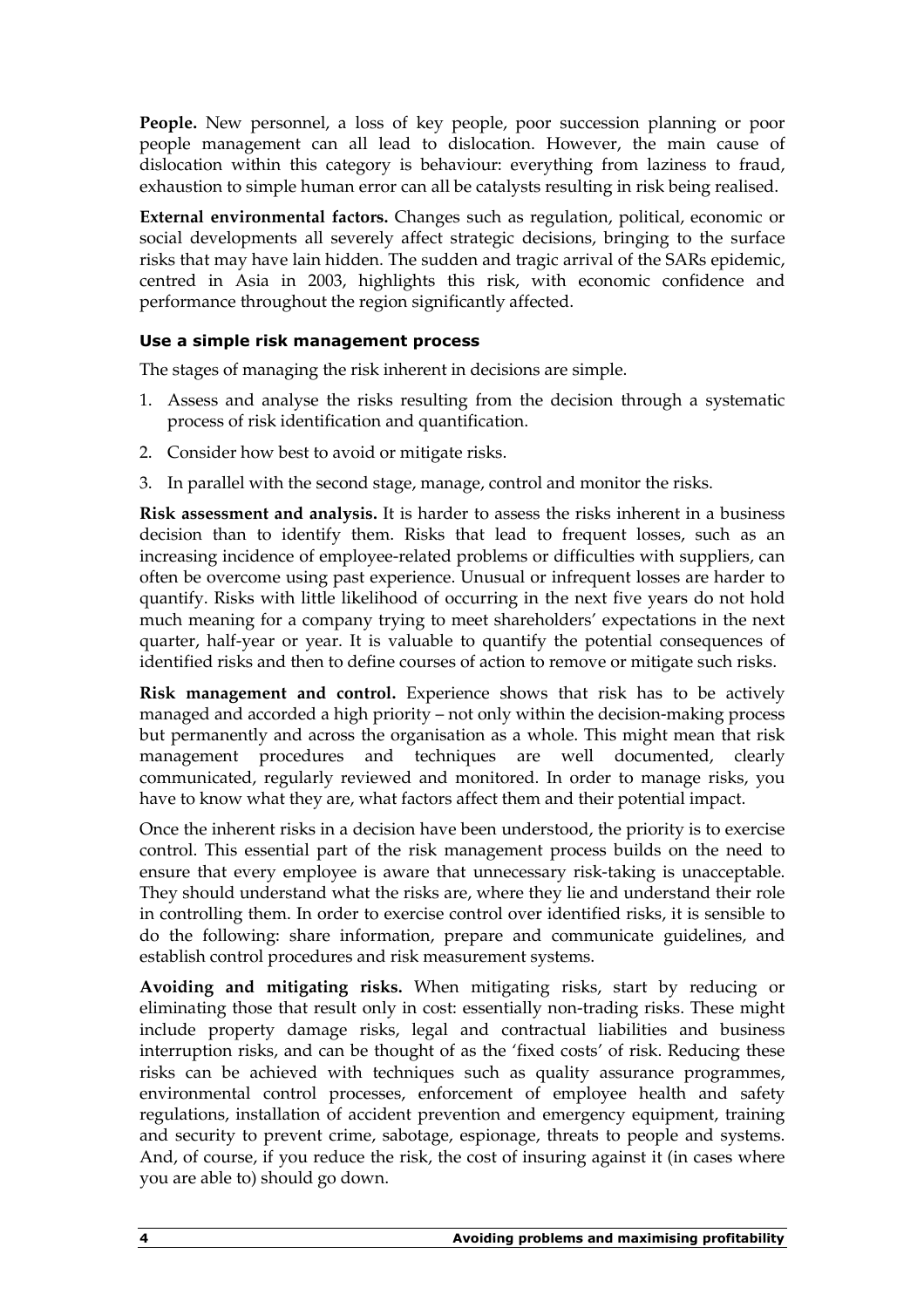#### Managing the impact of risk



Low **Probability** of the risk occurring High

Other ways that risk can be reduced or mitigated are to share them with a partner and to monitor or subject them to contingency plans. For example, acceptable service level agreements from vendors are essential to reduce risk. Joint ventures, licensing and agency agreements are also different ways of mitigating risk.

In order to minimise the chances of things going wrong, it is important to focus on the quality of what people do – doing the right things right reduces risks and costs.

Actively managing and using information is also crucial. Risk management relies on accurate, timely information. Management information systems should provide details of the likely areas of risk and of the information that is needed to control the risks. This information in turn must reach the right people at the right time, so that they can investigate and take corrective action.

### Create a positive climate for managing risk

Simply recognising the need to manage risk is not enough. The ethos of an organisation should recognise and reward behaviour that manages risk. This requires a commitment by senior managers and the resources (which includes training) to match. Too often, control systems are seen only as an additional overhead and not as something that can add value by ensuring the effective use of assets, the avoidance of waste and the success of key decisions. A survey by PricewaterhouseCoopers of 100 American companies with revenues between \$250 million and \$30 billion revealed that more than half of their managers believed controls got in the way of getting work done. Rather than seeing risk management as an integral part of business which could assist firms in achieving their corporate objectives, they were viewed as a bureaucratic burden and policing process. In short, it seems that control systems are often seen as getting in the way of people doing their jobs, rather than things that help make sure they don't do their jobs badly.

#### Overcome the fear of risk

Risk aversion still predominates in business. Everyone accepts that risks need to be taken if you are to keep ahead of the competition. The answer seems to be a better understanding of what the real risks are; for people to genuinely share responsibility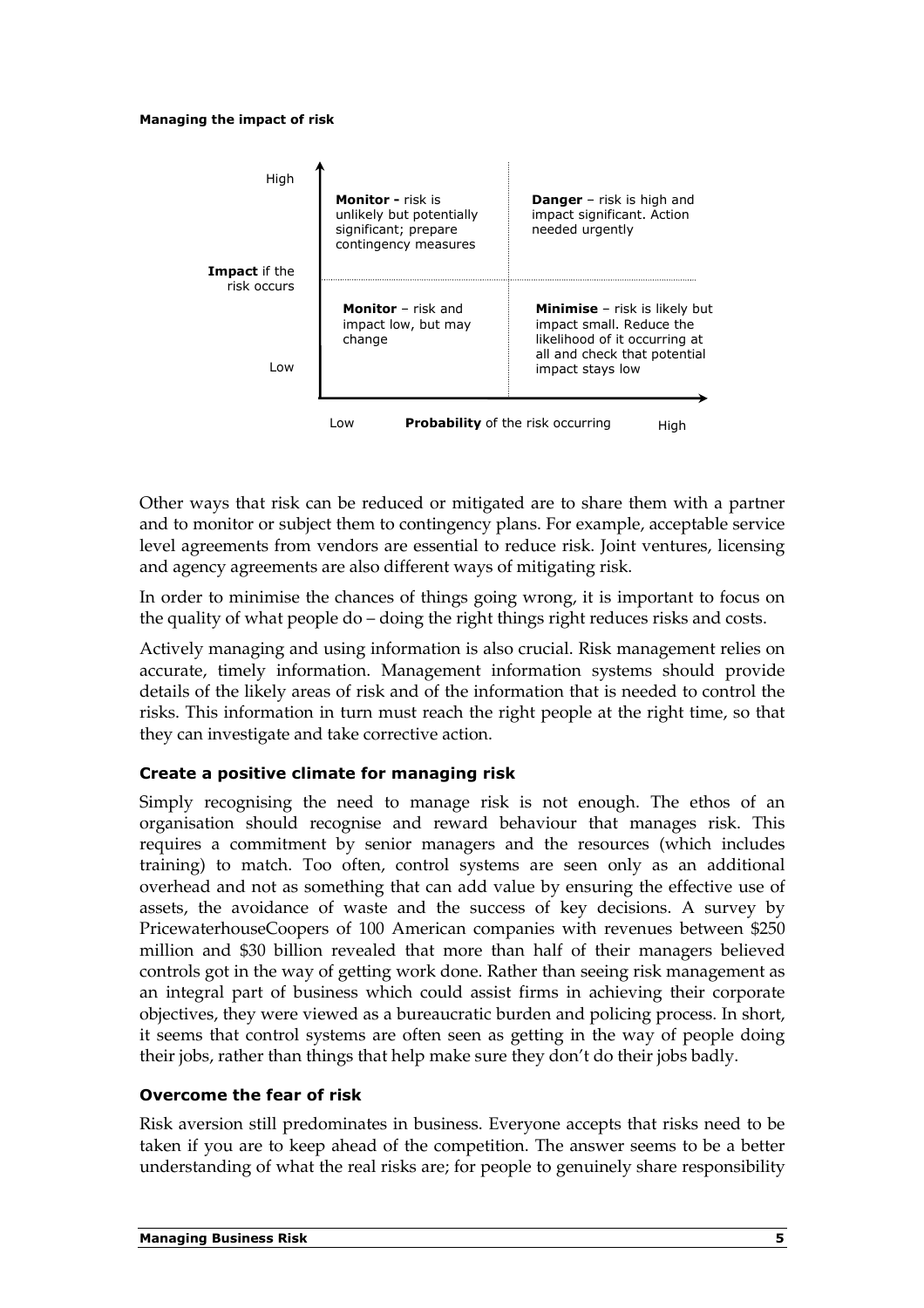for the risks being taken, and for people to change their own mindset, embracing risk as an opportunity, not a threat. Organisations need to stop taking the fun out of risk, emphasising the need to control it in a way that is often perceived as bureaucratic and stifling. As any entrepreneur will tell you, risk is both desirable, providing new opportunities to learn, develop and move forward, and necessary, compelling people to improve and effectively meet the current of challenge and change.

### Avoiding problems

Quantify potential risks. Because each risk may have a different level of impact, quantifying their effects is essential. Risks can be mapped both in terms of likely frequency and potential impact, with the emphasis on materiality. Also, the potential consequences of risk may be ranked on a scale ranging from inconvenient to catastrophic.



If the ability to control the risk is plotted against its potential impact, as shown in the diagram above, you can decide on actions either to exercise greater control, or to mitigate the potential impact. Risks falling into the top right quadrant are the priorities for action, although the bottom right quadrant (total/significant control, major/critical impact) should not be ignored as management complacency, mistakes and a lack of control can lead to the risk being realised.

Identify potential business risks. Risk surrounds us all of the time. Some of the most common areas of risk affecting business are summarised in the table below. This is not a comprehensive listing but rather a stimulus to help consider the major areas where risks might lie. It also allows for a structured analysis and reduces the chances of risks being overlooked.

| <b>Financial</b>                         | <b>Commercial</b>                               | <b>Strategic</b>                                    | <b>Technical</b>                    | <b>Operational</b>                                                       |
|------------------------------------------|-------------------------------------------------|-----------------------------------------------------|-------------------------------------|--------------------------------------------------------------------------|
| Accounting<br>decisions and<br>practices | Loss of key<br>personnel and tacit<br>knowledge | Marketing, pricing<br>and market entry<br>decisions | Failure of<br>plant or<br>equipment | Product or design<br>failure, including<br>failure to maintain<br>supply |

#### Areas of organisational risk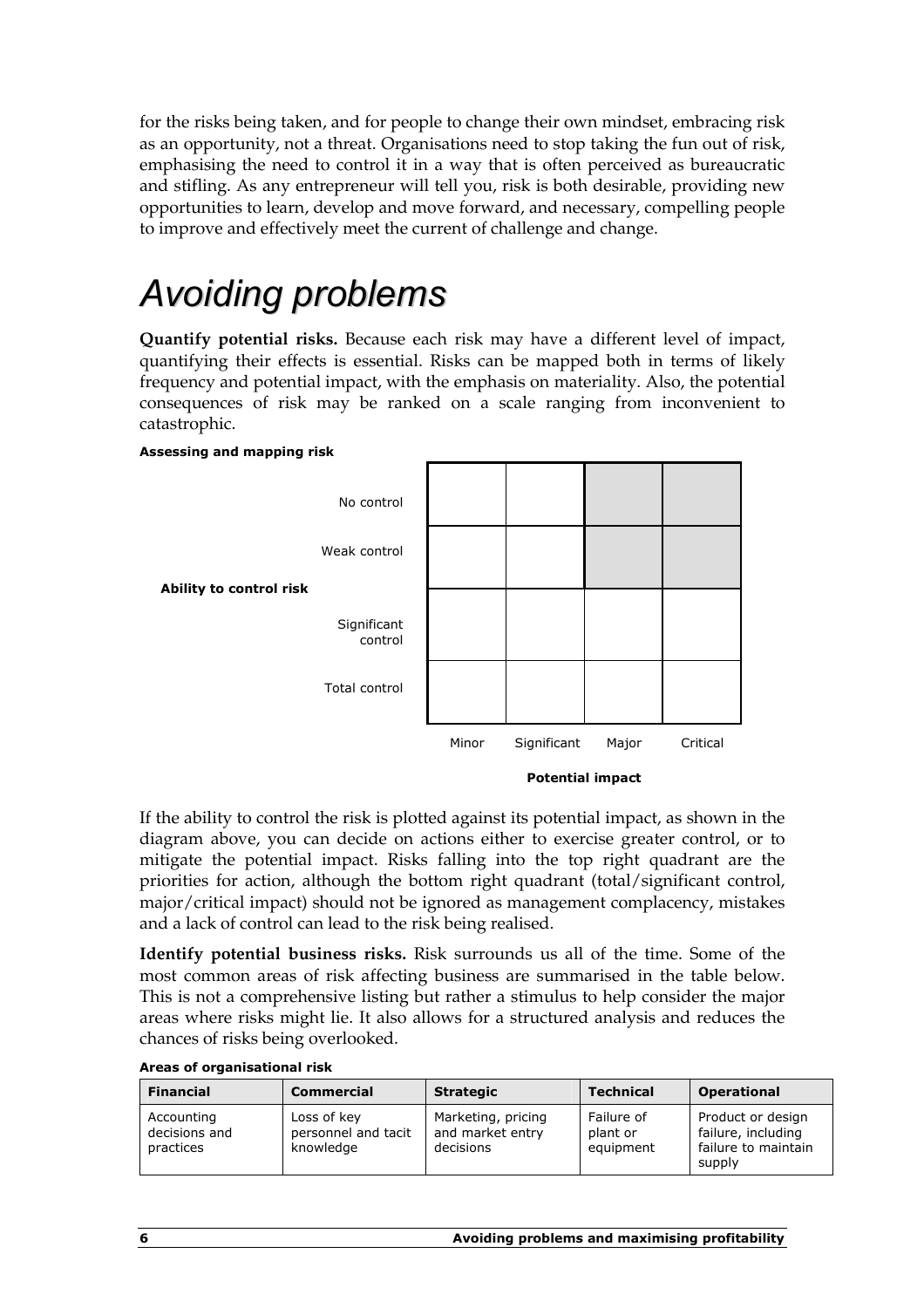| Treasury risks                                               | Failure of<br>commercial<br>partners (such as<br>licensees, agents,<br>JV partners) | Acquisitions decisions                                    | Infrastructure<br>failure             | Failure to develop<br>new products                          |
|--------------------------------------------------------------|-------------------------------------------------------------------------------------|-----------------------------------------------------------|---------------------------------------|-------------------------------------------------------------|
| Financial viability of<br>debtors and<br>strategic suppliers | Failure to comply<br>with legal<br>regulations or<br>codes of practice              | Market changes<br>affecting commercial<br>decisions       | Accidental or<br>negligent<br>actions | Client failure                                              |
| Fraud                                                        | Contract conditions                                                                 | Political or regulatory<br>developments                   |                                       | Breakdown in<br>labour relations                            |
| Robustness of<br>information<br>management<br>systems        | Poor brand<br>management or<br>handling of a crisis                                 | Resource-building<br>and resource<br>allocation decisions |                                       | Corporate<br>malpractice (such<br>as sex<br>discrimination) |
| Inefficient cash<br>management                               | Market changes                                                                      |                                                           |                                       | Political change                                            |
| Inadequate<br>insurance                                      |                                                                                     |                                                           |                                       |                                                             |

To this list should be added another, intangible category: the opportunity cost associated with risk. In other words, avoiding a risk may mean avoiding a potentially huge opportunity. There is a tendency for people to be too cautious and risk averse, even though they are often at their best when facing the pressure of risk or deciding to take a more audacious approach. It is also worth considering that sometimes the greatest risk of all is to do nothing.

### Dos and don'ts

#### Do:

- Understood the causes of risks by asking:
- What has caused similar problems?
- What might be causing the problem to occur here and not elsewhere?
- What precipitated the problem?
- What combination of factors might have caused the problem?
- If X is the cause, how does it explain all the facts?
- Look for relationships and trends in the data, investigating conflicting data and determining its relevance.
- Avoid decisions based on feelings alone and think critically, asking "Why?" "What else?" and "What if?" questions to probe thinking.

### Do not:

- Limit the sources of information analysed, confuse the issues or fail to work out what is essential.
- Adopt too narrow a perspective, fail to consult or be subjective or irrational.
- Ignore the mistakes (and lessons) of the past.
- Prefer existing thinking and orthodoxy.
- Rush to a decision or solution that appears obvious.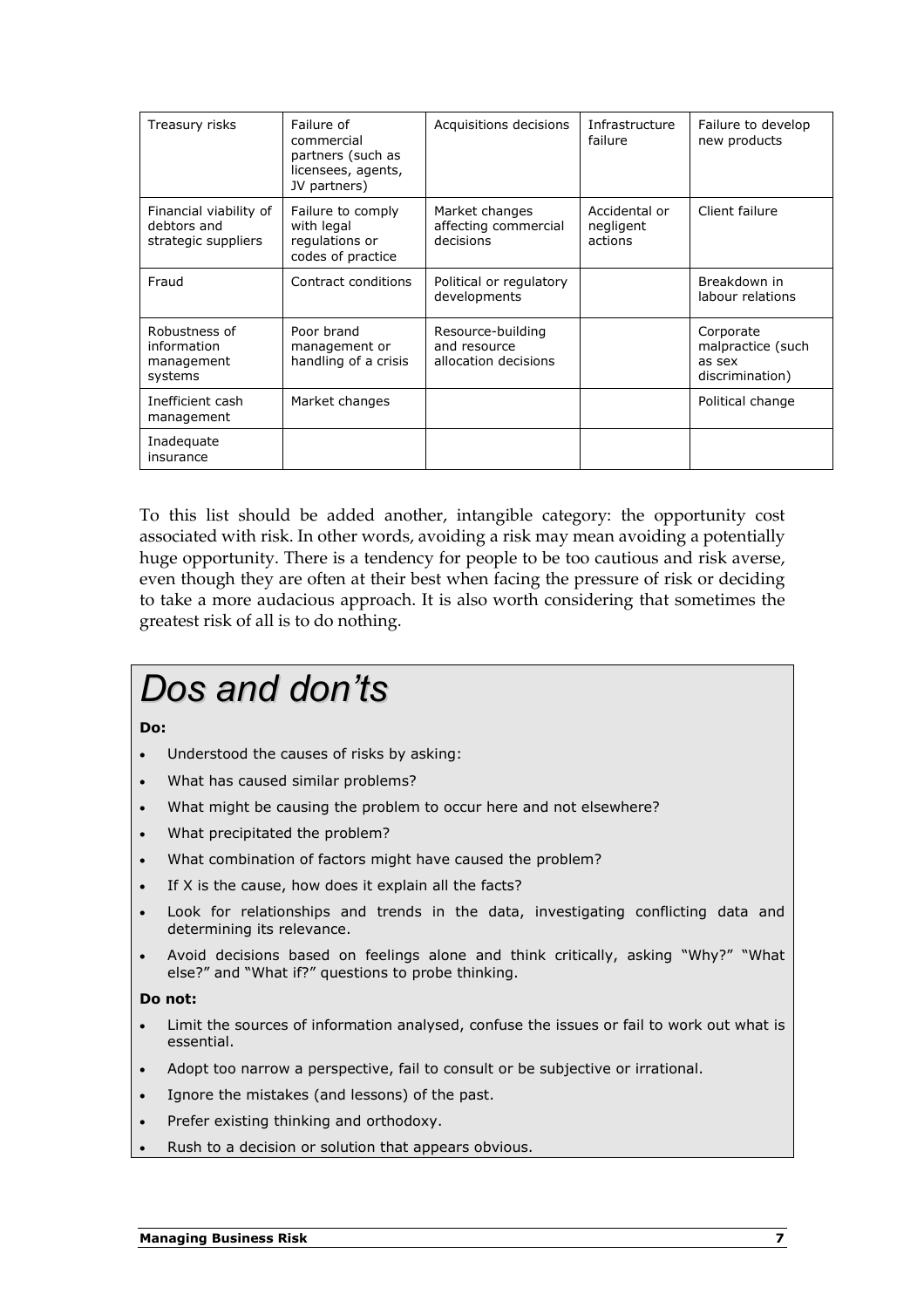### Key questions

- For the most important areas of activity: What are the greatest risks to the most important areas of activity? What are the potentially dislocating events that could inflict the greatest damage on your organisation?
- What level of risk is acceptable for the company to bear?
- What is the overall level of exposure to risk? Has this been assessed and is it being actively monitored?
- What are the risks inherent in the organisation's strategic decisions and what is the organisation's ability to reduce the incidence and impact on the business?
- What are the costs and benefits of operating effective risk management controls?
- Are the risks inherent in strategic decisions (such as acquiring a new business, developing a new product or entering a new market) adequately understood?
- At what level in the organisation are the risks understood and actively managed? Do people fully realise the potential consequences of their actions and are they equipped to understand, avoid, control or mitigate risk?
- What review procedures are in place to monitor risks?
- To what extent would the company be exposed if key staff left?
- If there have been major new developments in the organisation (such as a new management structure or reporting arrangements), are the new responsibilities understood and accepted?
- Are management information systems keeping pace with demands? In particular, are there persistent 'black spots' – priority areas where the system needs to be improved or overhauled?
- Do people in the organisation resent risk or are they encouraged to view certain risks as opportunities?

### Things you can do

The activities you can undertake yourself to manage business risk include:

Analysing financial and other data to inform decisions. List the techniques of greatest value to you. These may include: balance sheet analysis, ratio analysis, cash flow forecasting, discounted cash flow, investment appraisal and customer data.

Establishing clear performance targets. This means: possessing a clear view of the desired outcome, being challenging, prepared to stretch the bounds of the possible and ensuring that targets are specific, measurable, attainable, relevant and timeconstrained. You should also understand what resources and other actions may be needed for you or your colleagues to achieve these targets – consider how to incentivise individuals to achieve their performance targets and provide additional help and support to team members, following through with any commitments.

Reviewing a successful business case. How was it presented? Why did it succeed? What were the potential problems and how were these overcome? Focus on the presentations and discussions that were involved as well as the written material.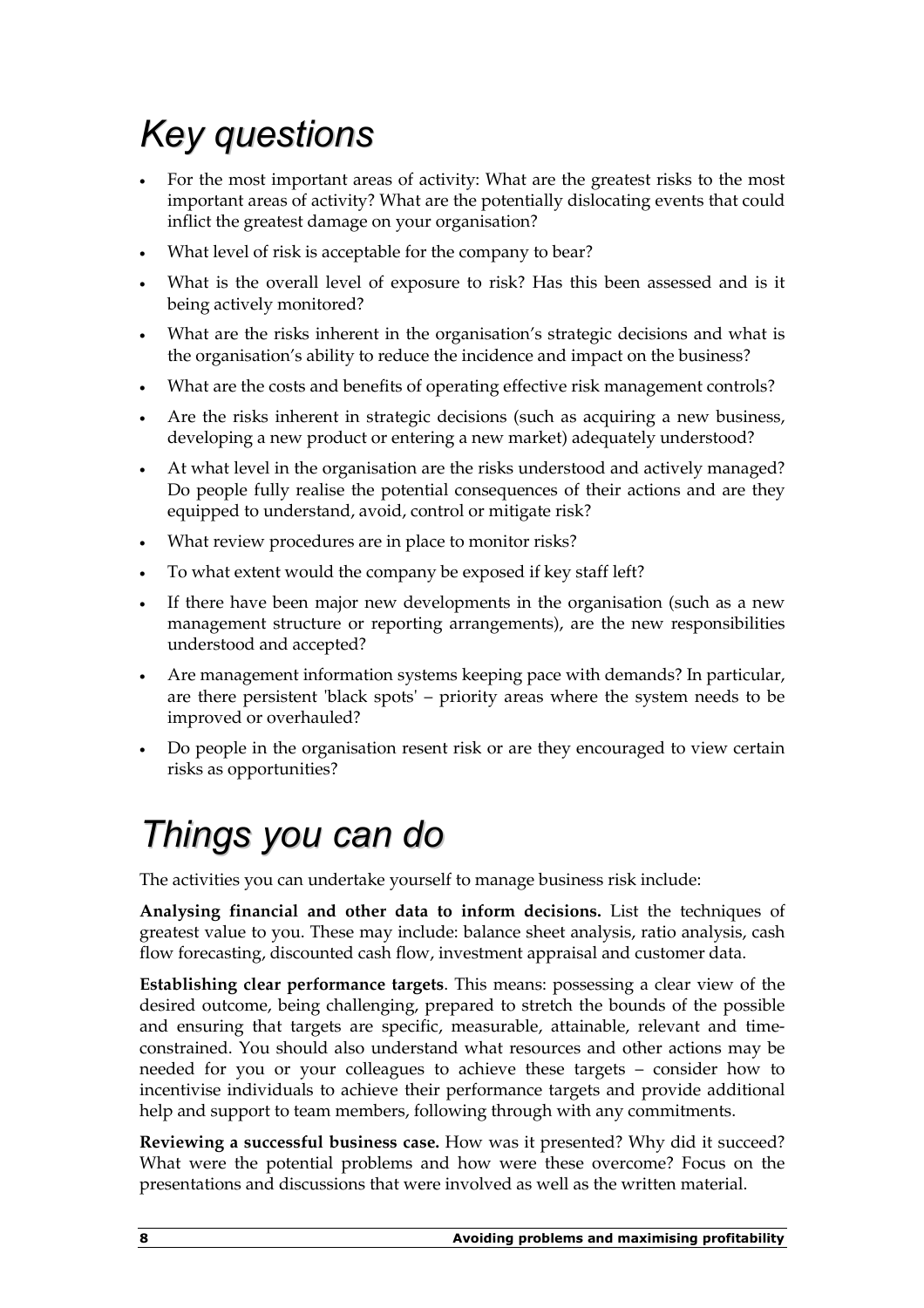Learning from other business initiatives and projects. Find ways to share expertise and experience and to encourage your team to develop ideas from other businesses, both internally and externally.

Creating a positive climate for managing risk. By itself, simply recognising the need to manage risk is inadequate. The ethos of the entire organisation should recognise and reward behaviour that manages risk, grows revenue and controls costs. This requires a commitment by senior managers and the resources (which includes training) to match. Too often, control systems are seen only as an additional overhead and not as something that can add value by ensuring the effective use of assets, the avoidance of waste and the success of key decisions.

Undertaking a SWOT (Strengths, Weaknesses, Opportunities and Threats) analysis. This is a method of understanding where opportunities lie as well as areas where weaknesses need to be addressed. Strengths and weaknesses are typically found within an organisation, whereas opportunities and threats are most often external to it. Typical sources of strength or weakness include:

| <b>Financial issues</b>          | <b>Personnel issues</b>                                                                                                     | <b>Operational issues</b>                                                                  | <b>Product and market</b><br>issues                                                                  |
|----------------------------------|-----------------------------------------------------------------------------------------------------------------------------|--------------------------------------------------------------------------------------------|------------------------------------------------------------------------------------------------------|
| Cash-flow and cash<br>management | Quality (meaning the ability,<br>experience and attitude) of<br>managers and employees                                      | Current product portfolio                                                                  | Warehousing, transport<br>and logistical factors                                                     |
| Financial structure              | Concentration of skills and<br>expertise (to what extent is<br>the fate of the business in the<br>hands of a talented few?) | Research and technical<br>expertise, and the ability<br>to develop popular new<br>products | Distribution channels,<br>including discount<br>structures and dealership<br>or franchise operations |
| Financial reporting<br>systems   | Levels of motivation                                                                                                        | Market research systems                                                                    | Pricing                                                                                              |
| <b>Financial issues</b>          | <b>Personnel issues</b>                                                                                                     | <b>Operational issues</b>                                                                  | <b>Product and market</b><br><b>issues</b>                                                           |
| Ability to raise<br>capital      | Rates of pay                                                                                                                | Information management<br>systems                                                          | Brand perception                                                                                     |
| Credit control<br>activities     | Ability to attract and retain<br>the best personnel                                                                         | Supply chains                                                                              | Customer service                                                                                     |
| Risk management<br>systems       | Scope and effectiveness of<br>training methods                                                                              | Production lead times and<br>efficiency                                                    | Overall market potential<br>for the product                                                          |
|                                  | Flexibility of people and their<br>ability to adapt to changing<br>situations                                               | New processes that reduce<br>costs and increase<br>efficiency                              | Experience of the<br>marketing mix (knowing<br>which sales activities are<br>most effective)         |
|                                  | Organisational culture:<br>whether it promotes efficiency<br>or frustrates it                                               | Stock control                                                                              |                                                                                                      |
|                                  | Organisational structure:<br>whether it remains relevant<br>and effective                                                   |                                                                                            |                                                                                                      |
|                                  | Levels of delegation and<br>empowerment, and<br>productivity in terms of<br>quality and quantity of work<br>completed       |                                                                                            |                                                                                                      |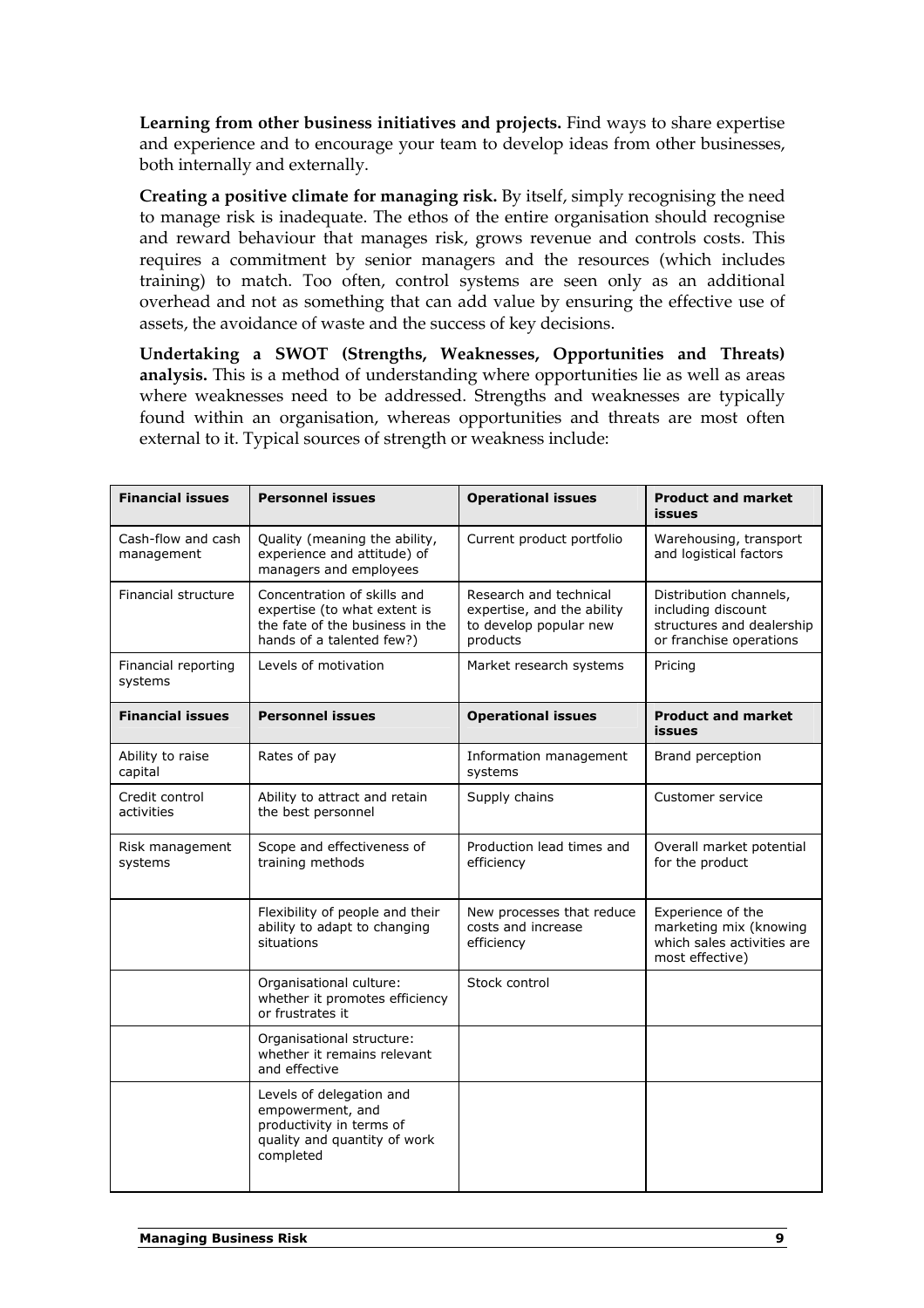| The degree of initiative that is<br>both allowed and taken |  |
|------------------------------------------------------------|--|
| Effectiveness of<br>communication channels                 |  |

These factors can be either strengths or weaknesses, and they often change from one to the other surprisingly quickly. Typical sources of opportunity or threat tend to be more difficult to assess than internal factors, and include:

### Sources of opportunity

- New markets (including export markets)
- New technologies
- New products and product enhancements
- Mergers, acquisitions and divestments
- New investment

### Sources of threats

- Industrial action
- Political and regulatory developments
- Economic issues
- Trade factors
- Mergers and other developments among competitors
- New market entrants
- Pricing actions by competitors
- Market innovations by competitors
- Environmental factors
- Natural disasters
- Factors affecting competitors' fortunes
- Commercial agreements and strategic partnerships
- Political, economic, regulatory and trade developments
- Crises, notably including health and safety issues, product quality issues, product liability problems
- Key staff attracted away from the business
- Security issues, including industrial espionage and the security of IT systems
- Supply chain problems
- Distribution and delivery problems
- Bad debts (resulting from the fortunes of others)
- Demographic factors and social changes affecting customers' tastes or habits

Using scenario thinking. Decisions should focus on the reality of how situations are developing. This requires managers to develop foresight, considering how situations and markets might develop. The great advantage of scenario thinking is not in predicting the detail of what the future will be, it is in understanding what forces are driving us towards that future.

Activities that can be done with members of your business or team include:

Creating awareness of the need for sound commercial thinking. When managing risk, one of the most important factors is attitude. Fostering a view of the organisation that understands financial issues and is entrepreneurial – looking to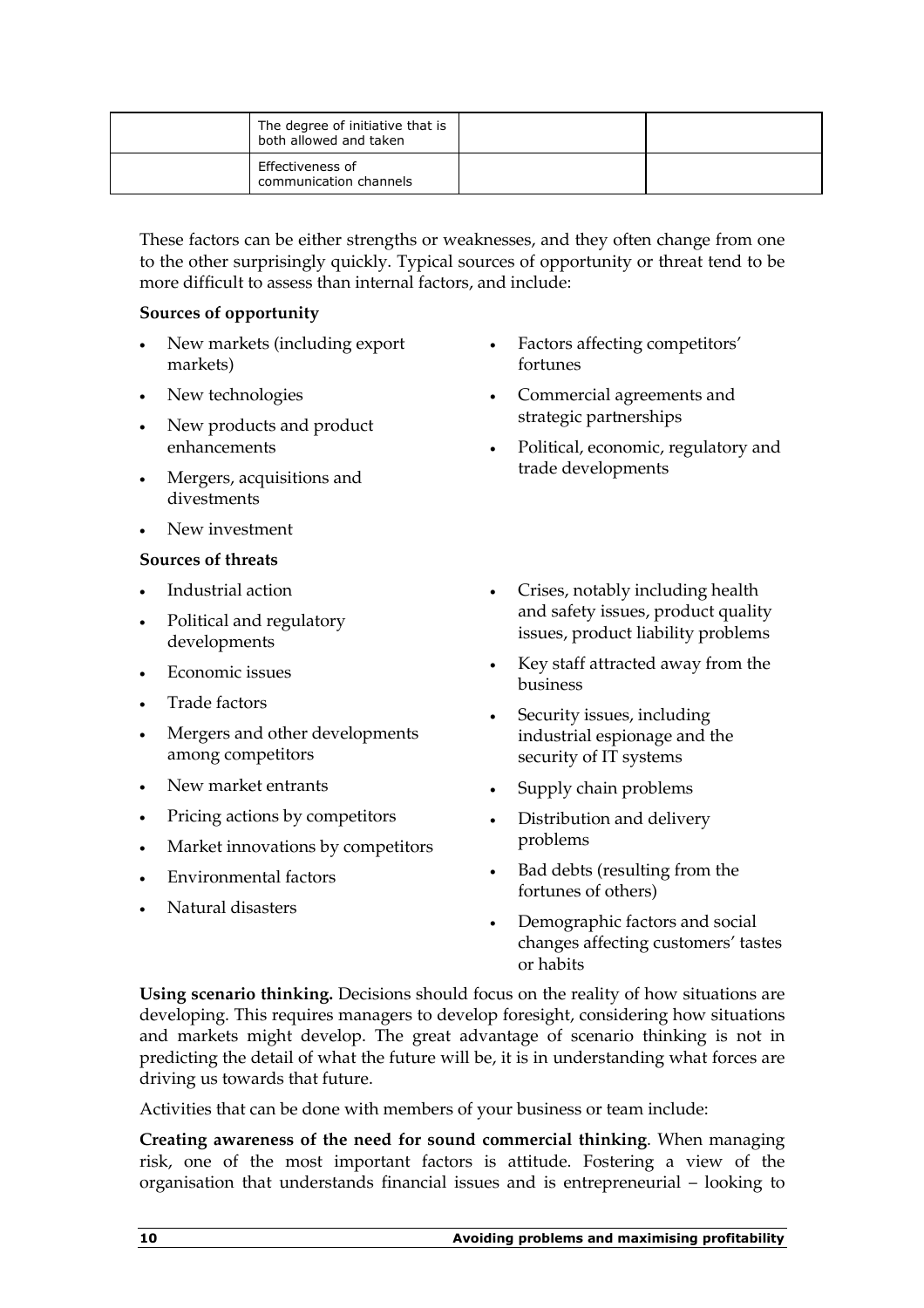increase revenues, remove waste, serve customers and manage risk – is invaluable. Above all, people need to feel ownership and responsibility for their business's financial performance and their role in achieving success.

Assessing financial and reputational risks. Encourage your team to assess the risks in their business decisions by asking:

- What is the probability of this occurring?
- What will be the impact if it does occur? How could the decision affect the way the organisation is viewed in the community?
- What could cause this risk to occur?
- What preventive actions will reduce the probability of these causes occurring?

Because each risk may have a different level of impact and consequence, quantifying their effects, even in the most general of terms, is essential. Once you have assessed and acted to reduce the probability and impact of risks, you are still faced with the question: How much risk is acceptable? The answer is situational. Some of the factors you need to consider include customer benefits, legal restrictions, ethical considerations, your personal risk tolerance – and that of your manager – and business benefits. Talk with colleagues about situations where too much risk was taken. Which of the above considerations applied? What can you learn from these situations?

### Further action

Use the following table to identify areas for further development.

| <b>Issue</b>                                                                                                                        | <b>Response</b> | <b>Further Action</b> |
|-------------------------------------------------------------------------------------------------------------------------------------|-----------------|-----------------------|
| Is there a positive climate in<br>your organisation for<br>managing risk?                                                           |                 |                       |
| Have you identified and<br>quantified potential business<br>risks?                                                                  |                 |                       |
| <b>Issue</b>                                                                                                                        | <b>Response</b> | <b>Further Action</b> |
| <b>Would scenario planning</b><br>help you and your<br>colleagues understand how<br>and why your business<br>situation is changing? |                 |                       |
| Do you have a clear<br>understanding of potential<br>opportunities - and how<br>these can be realised?                              |                 |                       |